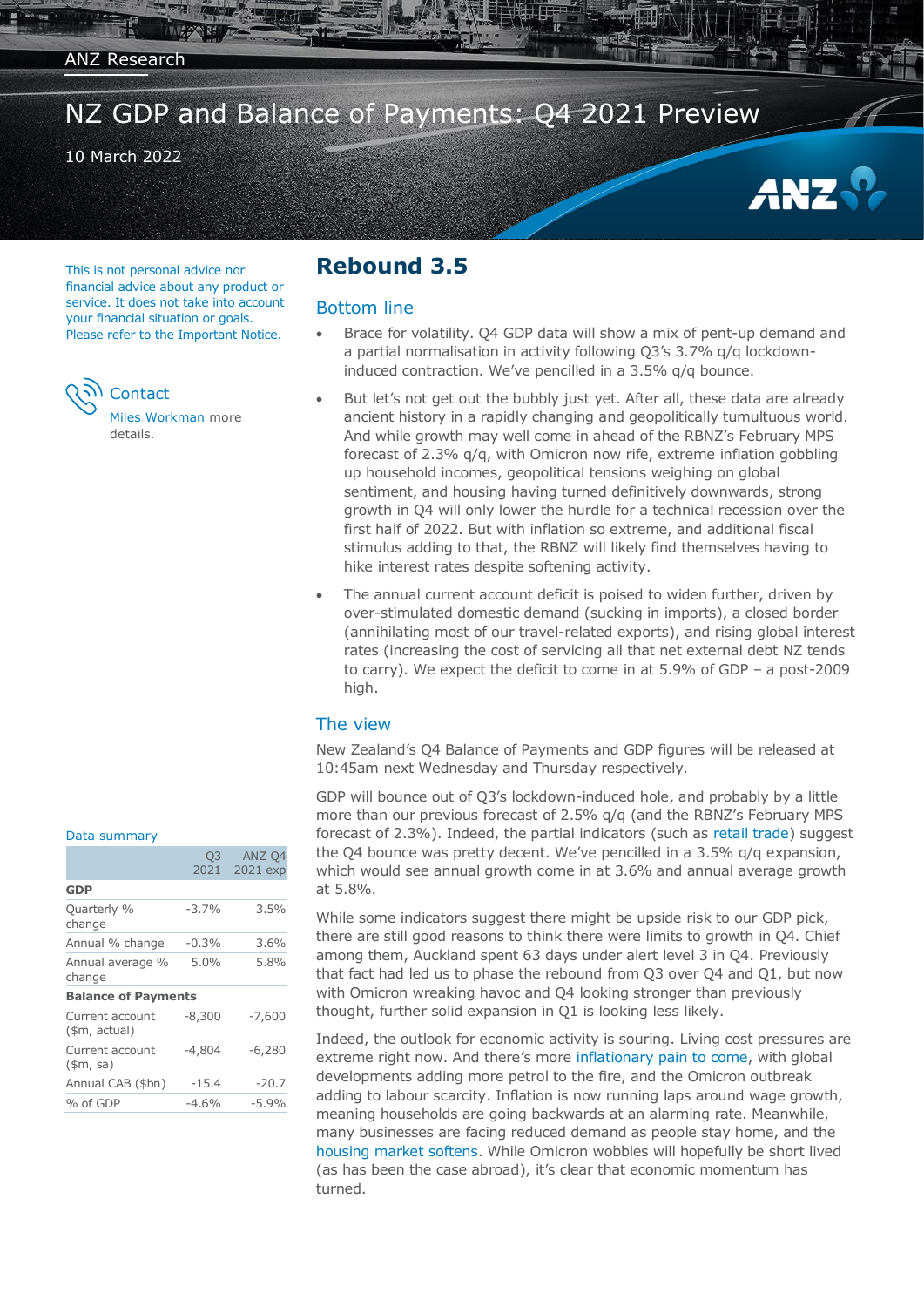However, unlike past economic cycles, a softening demand pulse on its own may not be enough to derail OCR hikes – especially given that one reason for demand falling is the impact of surging cost pressures, with more in the pipeline given the incredibly tight labour market. It won't be comfortable, but [aggressive rate hikes](https://bit.ly/ANZ-Forecast-Update-OCR-20220308) may well be the best option to prevent inflation expectations from becoming unanchored, avoid a damaging wage-price spiral, and lean against the inflationary impacts of upcoming additional [fiscal](https://bit.ly/ANZ-HYEFU2021-20211215)  [stimulus.](https://bit.ly/ANZ-HYEFU2021-20211215) There is of course a risk that the RBNZ ends up oversteering and causing a hard landing, but taking that risk is looking like a lower-regret scenario than being behind the curve for much longer and risking compromising inflation-targeting credibility.

Turning to the details, the 3.5% q/q rebound in production GDP is expected to be relatively strong across the industries that contracted sharply in Q3 – hardly surprising. Services industries (around two thirds of GDP) are expected to recover 2.7% q/q following Q3's 2.7% contraction. We've pencilled in a 7.0% q/q rebound (Q3: -7.3%) for goods-producing industries, and primary industries are expected to lift 0.4% (Q3: -3.1%). Recent weakness in the latter has been more a function of the weather than lockdown.

Once again, COIVD restrictions have had [some impact on](https://www.stats.govt.nz/methods/overview-of-sources-and-methods-for-quarterly-gross-domestic-product-updates-and-covid-19-adjustments) how Stat NZ's [collect the input data](https://www.stats.govt.nz/methods/overview-of-sources-and-methods-for-quarterly-gross-domestic-product-updates-and-covid-19-adjustments) over the quarter. It's hard to say if or how this might impact the overall read, but it's a potential source of data volatility and adds to already-high forecast uncertainty.

Regarding the balance of payments, we expect the annual deficit to widen 1.3%pts of GDP to 5.9% – that would be the widest deficit since 2009. Like many other advanced economies, over-stimulated domestic demand combined with a constrained consumption basked (in particular no international travel) has led to significant growth in goods imports. This has driven a widening goods deficit despite solid export prices. On the services side, the closed border has annihilated most of our travel-related exports, pushing the services balance (which is typically a solid surplus) into deficit. Finally, rising global interest rates are pushing the cost of servicing NZ's debt with the rest of the world higher – that'll be reflected in a widening income deficit. The trifecta of widening pressures on NZ's current account will comfortably see it pick up a 6-handle over coming quarters – especially as higher global rates bite and kiwis are free to travel (import travel services) before foreigners are allowed to visit NZ (travel services exports).

| ANZ 04 GDP Industry-level forecast              |         |           |         |  |
|-------------------------------------------------|---------|-----------|---------|--|
| Industry                                        | $q/q\%$ | %pt cont. | $y/y\%$ |  |
| Agriculture, forestry, and fishing              | 0.0     | 0.00      | 1.4     |  |
| Mining                                          | 2.5     | 0.03      | $-2.6$  |  |
| Manufacturing                                   | 7.3     | 0.65      | 1.4     |  |
| Electricity, gas, water, and waste services     | 1.0     | 0.03      | 2.2     |  |
| Construction                                    | 9.0     | 0.58      | 5.7     |  |
| Wholesale trade                                 | 3.3     | 0.17      | 7.9     |  |
| Retail trade and accommodation                  | 7.2     | 0.50      | 2.0     |  |
| Transport, postal, and warehousing              | 4.5     | 0.18      | 14.4    |  |
| Information media and telecommunications        | 1.0     | 0.04      | $-0.3$  |  |
| Financial and insurance services                | 1.3     | 0.07      | $-0.7$  |  |
| Rental, hiring, and real estate services        | 0.9     | 0.12      | 1.9     |  |
| Prof, scientific, technical, admin, and support | 2.2     | 0.24      | 7.1     |  |
| Public administration and safety                | 0.9     | 0.04      | 3.7     |  |
| Education and training                          | 3.6     | 0.12      | $-1.2$  |  |
| Health care and social assistance               | 1.2     | 0.08      | 4.3     |  |
| Arts, recreation, and other services            | 9.2     | 0.26      | 2.6     |  |
| Unallocated                                     | 5.0     | 0.38      | 5.8     |  |
| Balancing item                                  | $- -$   | $- -$     | $- -$   |  |
| <b>Gross domestic product</b>                   | 3.5     | 3.5       | 3.6     |  |

#### **ANZ Q4 GDP industry-level forecast**



Source: Statistics NZ, ANZ Research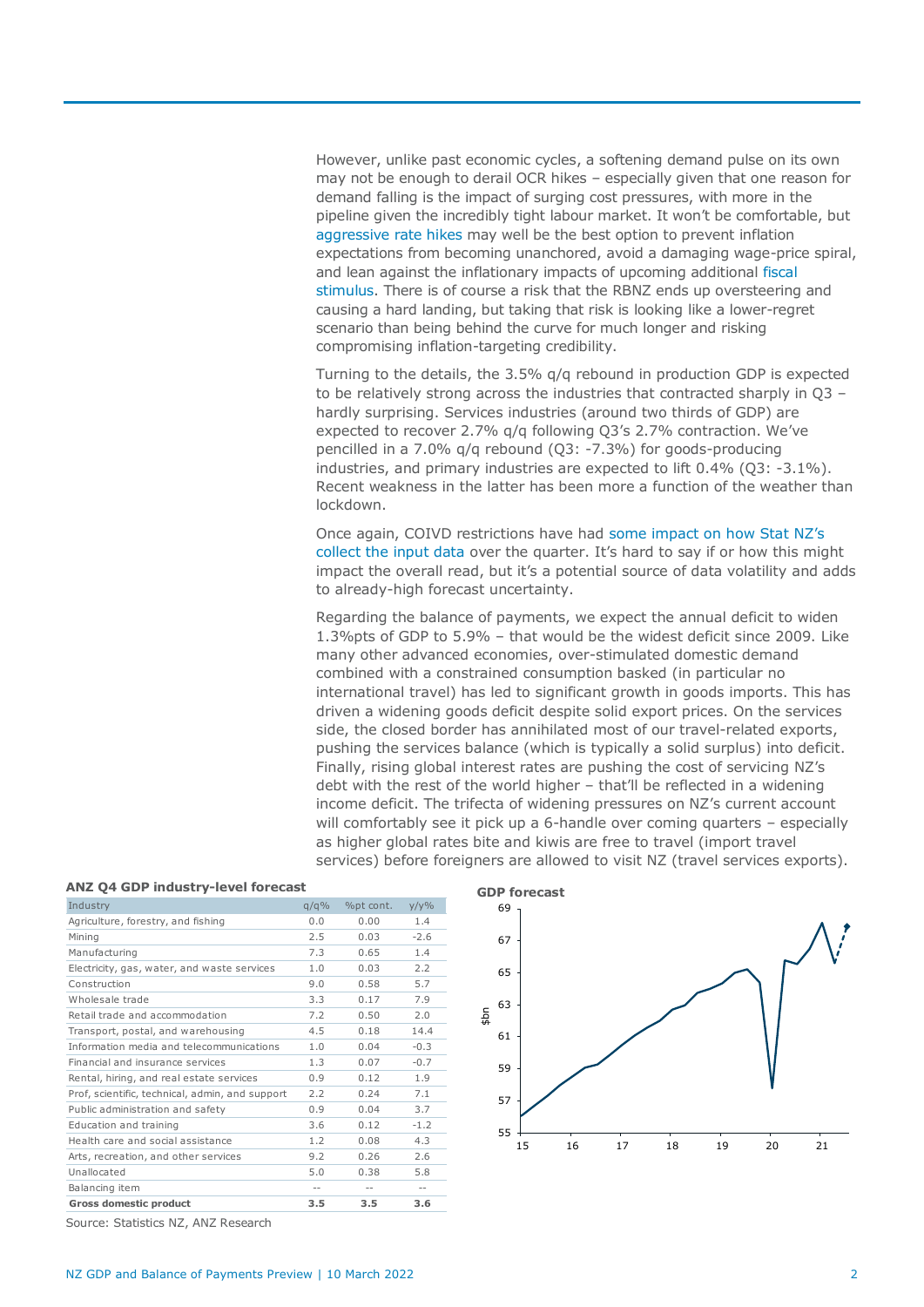

## Meet the team

We welcome your questions and feedback. Click [here](https://www.anz.co.nz/about-us/economic-markets-research/economics-research-team/) for more information about our team.



#### **Sharon Zollner** Chief Economist

Follow Sharon on Twitter @sharon\_zollner

Telephone: +64 27 664 3554 Email: [sharon.zollner@anz.com](mailto:sharon.zollner@anz.com)



## **David Croy** Senior Strategist

Market developments, interest rates, FX, unconventional monetary policy, liaison with market participants.

Telephone: +64 4 576 1022 Email: [david.croy@anz.com](mailto:david.croy@anz.com)



#### <span id="page-2-0"></span>**Miles Workman**  Senior Economist

Macroeconomic forecast coordinator, fiscal policy, economic risk assessment and credit developments.

Telephone: +64 21 661 792 Email: [miles.workman@anz.com](mailto:miles.workman@anz.com)



#### **Kyle Uerata** Economic Statistician

Economic statistics, ANZ proprietary data (including ANZ Business Outlook), data capability and infrastructure.

Telephone: +64 21 633 894 Email: [kyle.uerata@anz.com](mailto:Kyle.Uerata@anz.com) General enquiries: [research@anz.com](mailto:research@anz.com)

Follow ANZ Research @ANZ\_Research (global)



## **Susan Kilsby** Agricultural Economist

Primary industry developments and outlook, structural change and regulation, liaison with industry.

Telephone: +64 21 633 469 Email: [susan.kilsby@anz.com](mailto:susan.kilsby@anz.com)



#### **Finn Robinson** Economist

Macroeconomic forecasting, economic developments, labour market dynamics, inflation and monetary policy.

Telephone: +64 21 629 553 Email: [finn.robinson@anz.com](mailto:finn.robinson@anz.com)

#### **Natalie Denne** PA / Desktop Publisher

Business management, general enquiries, mailing lists, publications, chief economist's diary.

Telephone: +64 21 253 6808 Email: [natalie.denne@anz.com](mailto:natalie.denne@anz.com)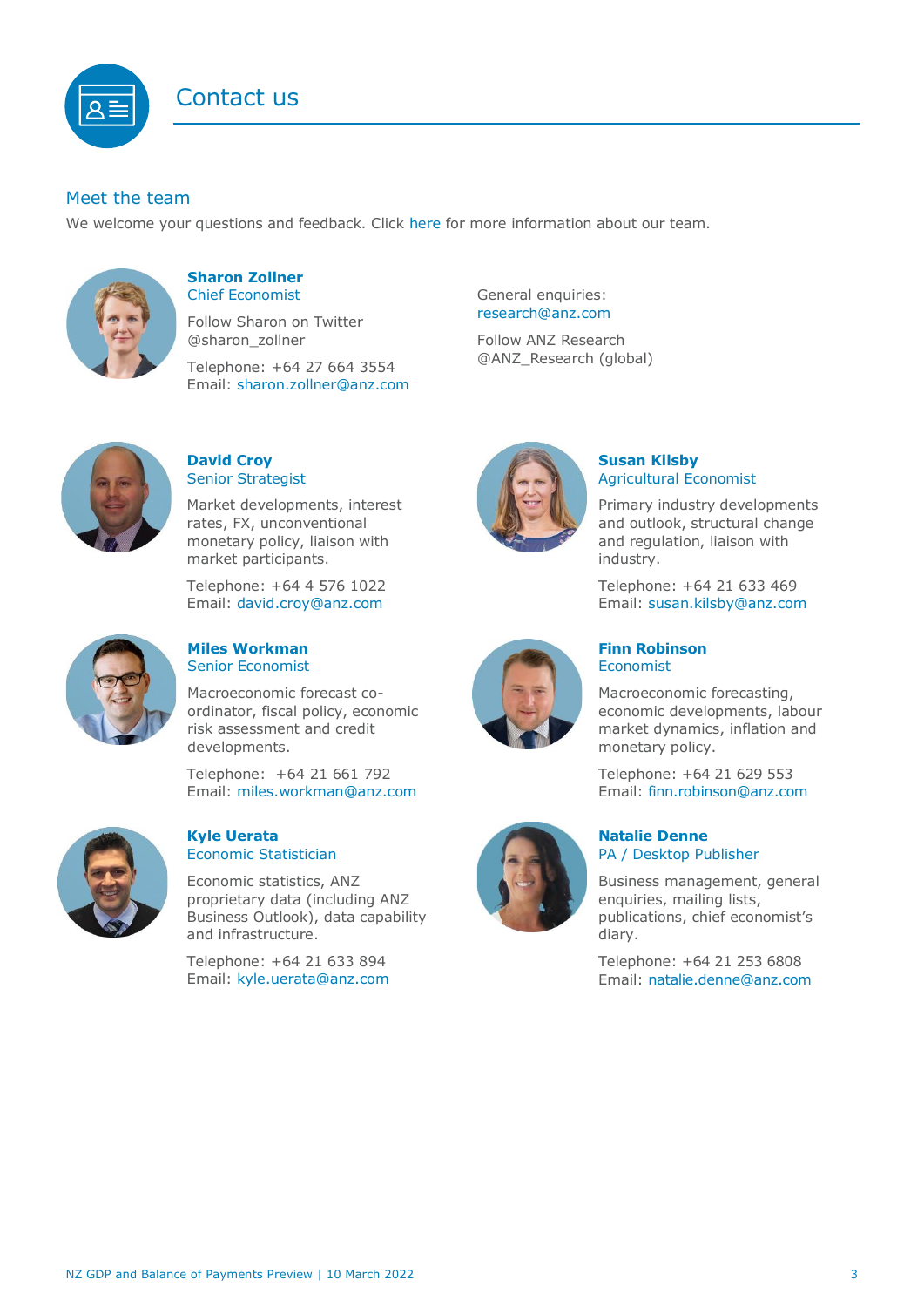#### Last updated: 28 February 2022

**This document (which may be in the form of text, image, video or audio) is intended for ANZ's Institutional, Markets and Private Banking clients. It should not be forwarded, copied or distributed. The opinions and research contained in this document are (a) not personal advice nor financial advice about any product or service; (b) provided for information only; and (c) intended to be general in nature and does not take into account your financial situation or goals.** 

This document may be restricted by law in certain jurisdictions. Persons who receive this document must inform themselves about and observe all relevant restrictions.

**Disclaimer for all jurisdictions:** This document is prepared and distributed in your country/region by either: Australia and New Zealand Banking Group Limited (ABN11 005 357 522) (**ANZ**); or its relevant subsidiary or branch (each, an **Affiliate**), as appropriate or as set out below.

This document is distributed on the basis that it is only for the information of the specified recipient or permitted user of the relevant website (**recipients**).

This document is solely for informational purposes and nothing contained within is intended to be an invitation, solicitation or offer by ANZ to sell, or buy, receive or provide any product or service, or to participate in a particular trading strategy.

Distribution of this document to you is only as may be permissible by the laws of your jurisdiction, and is not directed to or intended for distribution or use by recipients resident or located in jurisdictions where its use or distribution would be contrary to those laws or regulations, or in jurisdictions where ANZ would be subject to additional licensing or registration requirements. Further, the products and services mentioned in this document may not be available in all countries.

ANZ in no way provides any financial, legal, taxation or investment advice to you in connection with any product or service discussed in this document. Before making any investment decision, recipients should seek independent financial, legal, tax and other relevant advice having regard to their particular circumstances.

Whilst care has been taken in the preparation of this document and the information contained within is believed to be accurate, ANZ does not represent or warrant the accuracy or completeness of the information Further, ANZ does not accept any responsibility to inform you of any matter that subsequently comes to its notice, which may affect the accuracy of the information in this document.

Preparation of this document and the opinions expressed in it may involve material elements of subjective judgement and analysis. Unless specifically stated otherwise: they are current on the date of this document and are subject to change without notice; and, all price information is indicative only. Any opinions expressed in this document are subject to change at any time without notice.

ANZ does not guarantee the performance of any product mentioned in this document. All investments entail a risk and may result in both profits and losses. Past performance is not necessarily an indicator of future performance. The products and services described in this document may not be suitable for all investors, and transacting in these products or services may be considered risky.

ANZ expressly disclaims any responsibility and shall not be liable for any loss, damage, claim, liability, proceedings, cost or expense (Liability) arising directly or indirectly and whether in tort (including negligence), contract, equity or otherwise out of or in connection with this document to the extent permissible under relevant law. Please note, the contents of this document have not been reviewed by any regulatory body or authority in any jurisdiction.

ANZ and its Affiliates may have an interest in the subject matter of this document. They may receive fees from customers for dealing in the products or services described in this document, and their staff and introducers of business may share in such fees or remuneration that may be influenced by total sales, at all times received and/or apportioned in accordance with local regulatory requirements. Further, they or their customers may have or have had interests or long or short positions in the products or services described in this document, and may at any time make purchases and/or sales in them as principal or agent, as well as act (or have acted) as a market maker in such products. This document is published in accordance with ANZ's policies on conflicts of interest and ANZ maintains appropriate information barriers to control the flow of information between businesses within it and its Affiliates.

Your ANZ point of contact can assist with any questions about this document including for further information on these disclosures of interest.

#### **Country/region specific information:** Unless stated otherwise, this document is distributed by Australia and New Zealand Banking Group Limited (**ANZ**).

**Australia.** ANZ holds an Australian Financial Services licence no. 234527. For a copy of ANZ's Financial Services Guide please [click here](http://www.anz.com/documents/AU/aboutANZ/FinancialServicesGuide.pdf)  or request from your ANZ point of contact.

**Brazil.** This document is distributed on a cross border basis and only following request by the recipient.

**Brunei, India, Japan, Kuwait, Malaysia, Switzerland, Taiwan.** This document is distributed in each of these jurisdictions by ANZ on a cross-border basis.

**Cambodia.** The information contained in this document is confidential and is provided solely for your use upon your request. This does not constitute or form part of an offer or solicitation of any offer to engage services, nor should it or any part of it form the basis of, or be relied in any connection with, any contract or commitment whatsoever. ANZ does not have a licence to undertake banking operations or securities business or similar business, in Cambodia. By requesting financial services from ANZ, you agree, represent and warrant that you are engaging our services wholly outside of Cambodia and subject to the laws of the contract governing the terms of our engagement.

**Chile.** You understand and agree that ANZ Banking Group Limited is not regulated by Chilean Authorities and that the provision of this document is not subject to any Chilean supervision and is not guaranteed by any regulatory or governmental agency in Chile. **Fiji.** For Fiji regulatory purposes, this document and any views and recommendations are not to be deemed as investment advice. Fiji investors must seek licensed professional advice should they wish to make any investment in relation to this document.

**Hong Kong.** This document is issued or distributed in Hong Kong by the Hong Kong branch of ANZ, which is registered at the Hong Kong Monetary Authority to conduct Type 1 (dealing in securities), Type 4 (advising on securities) and Type 6 (advising on corporate finance) regulated activities. The contents of this document have not been reviewed by any regulatory authority in Hong Kong. **India.** If this document is received in India, only you (the specified recipient) may print it provided that before doing so, you specify on it your name and place of printing.

**Macau.** Click [here](https://publications.anz.com/SingletrackCMS__DownloadDocument?uid=99702b34-f49e-4c62-b4d0-ba0205338c02&docRef=9fbcab60-c878-4b2d-9370-b41c8a164f02&jobRef=c2e420ad-d052-4505-a190-d5f9351aef5f) to read the disclaimer for all jurisdictions in Mandarin. 澳**门.** 点[击此处阅](https://publications.anz.com/SingletrackCMS__DownloadDocument?uid=99702b34-f49e-4c62-b4d0-ba0205338c02&docRef=9fbcab60-c878-4b2d-9370-b41c8a164f02&jobRef=c2e420ad-d052-4505-a190-d5f9351aef5f)读所有司法管辖区的免责声明的中文版。 **Myanmar.** This document is intended to be general and part of ANZ's customer service and marketing activities when implementing its functions as a licensed bank. This document is not Securities Investment Advice (as that term is defined in the Myanmar Securities Transaction Law 2013).

**New Zealand.** This material is for information purposes only and is not financial advice about any product or service. We recommend seeking financial advice about your financial situation and goals before acquiring or disposing of (or not acquiring or disposing of) a financial product.